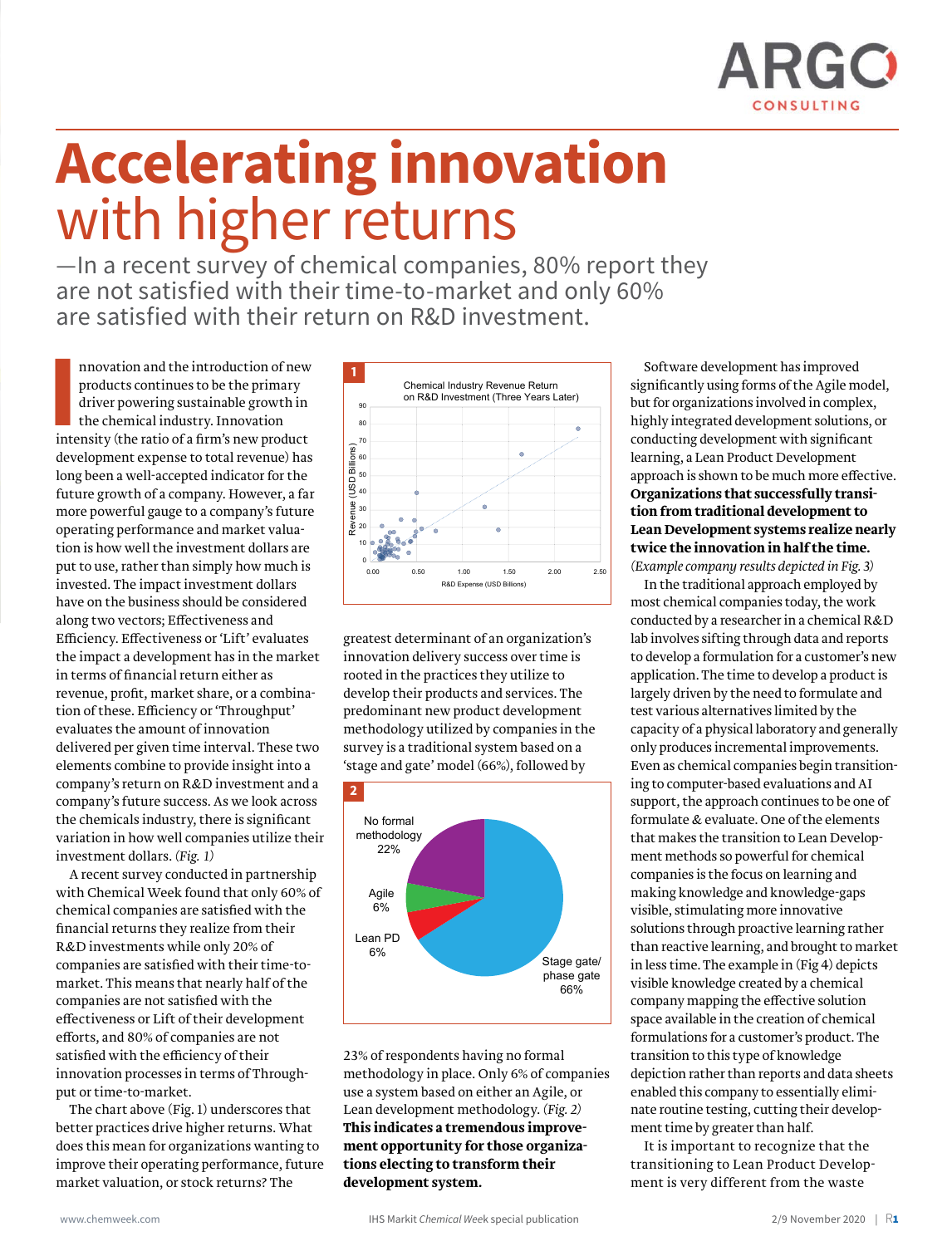



elimination approach associated with Lean in operations. To optimize innovation, the focus needs to be on value creation. In our experience, we find that senior leaders generally know their manufacturing capacity or service rate capability. However, when it comes to innovation, we find a disconnect. Senior leaders rarely know the development throughput rate necessary to deliver the value the business needs long-term. As such, we find that successful Lean product development initiatives first align and closely connect an improvement effort to business results in terms of value flow. Just as in operations, the development throughput must match the business need. When the lift

(the business impact in terms of revenue and profit) and the delivery rate (time-tomarket) improvements are understood and connected to the business needs, the business strategy, objectives, and plans can confidently be delivered.

Experience has shown the most effective method to instituting Lean Product Development is through a principle-based approach with clearly defined objectives that can be managed across business



segments as well as aligned across the enterprise as a whole. As such, in addition to connecting the change initiative to the business objectives, seven key principles

are defined below to accelerating the pace of innovation. The movement towards this ecosystem should be approached strategically. Although these seven principles are not all encompassing, companies that focus on these seven principles go a long way in improving their time-to-market and innovation process and establish the framework to develop further.

The diagrams below depict an integrated high-level approach that describes key principles and highlights the iterative nature of a modern innovation system which greatly improves time-to-market, throughput, and value flow. This process works with both early stage, long time horizon projects rooted in early stage research and development (internal or external) as well as rapid application development efforts focused on rapidly addressing customer needs. Once implemented, this process drives improvement along both the Effectiveness vector as well as the Efficiency vector driving greater return on R&D investment delivered to the market in less time.

—Dantar Oosterwal, Chuck Deise, Andreas Dörken, Argo Consulting and Tim Mueller, Ph.D, DuPont

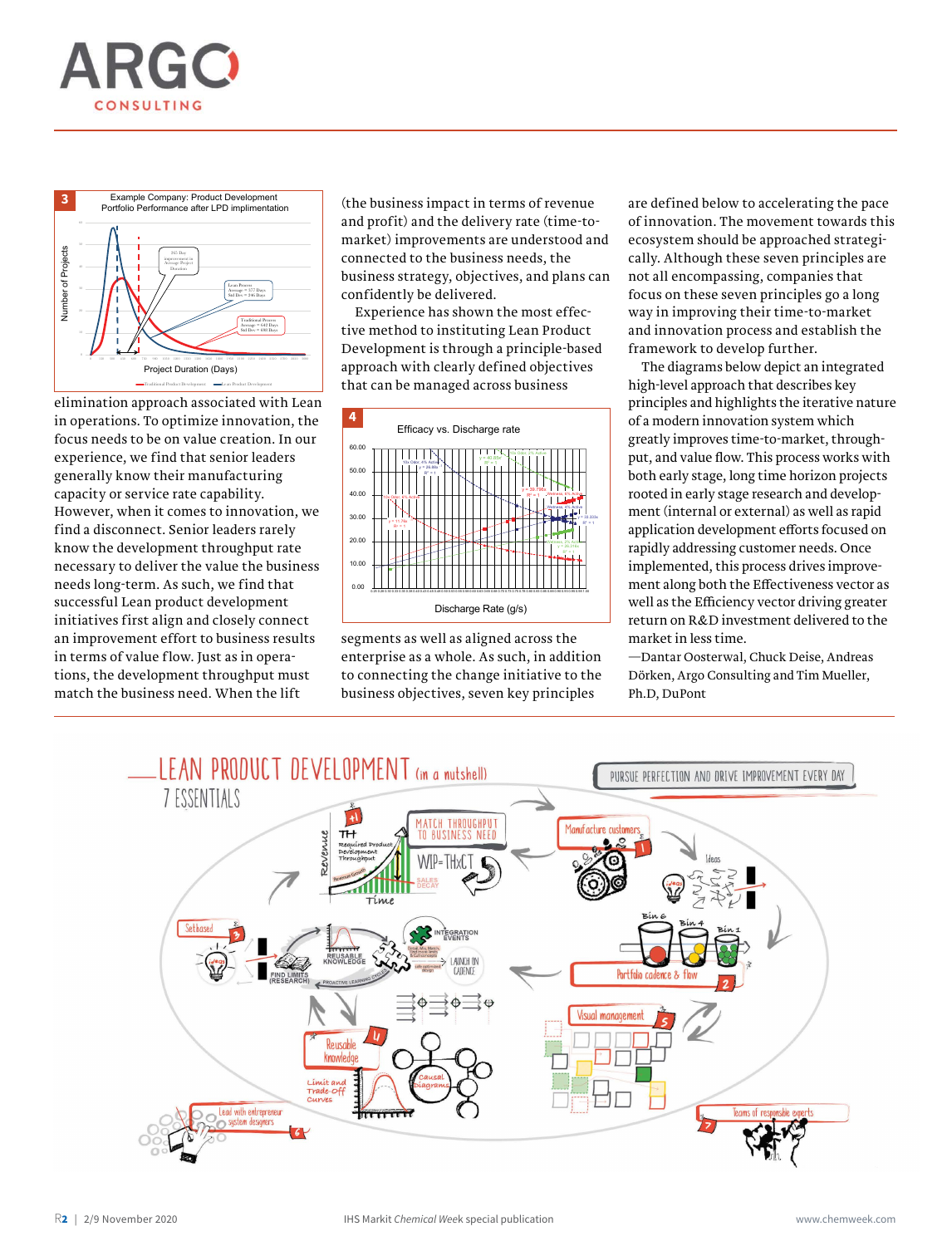

## LEAN PRODUCT DEVELOPMENT (in a nutshell)



Successful Lean Product development efforts are connected to business results. Just as in manufacturing, the development throughput must match the business need: The lift (the business impact in terms of revenue and profit) by type of project must be understood. With an understanding of project lift, the delivery rate in terms of the number and type of projects can be aligned with what the business requires and connected to the business strategy, objectives, and plans. This must be identified in quantifiable terms, measured, and managed. Objectives, goals, actions, progress to the business plan, and the improvement effort must be tracked.

**Manufacture customers:** An intimate understanding of customers' needs, desires, and preferences is necessary to guide product development plans and the introduction of new products that create demand. Companies must build a deep intimate, hands-on, active understanding of real customers, not simply rely on indirect market studies.

**Bins, cadence, pull, and flow:** Ideas "swirl" in front of a firewall that paces and only allows the best ideas to become development projects. Upon passing through the firewall, those projects are structured into categories called "bins," which standardize similar types of projects in terms of resources, scope, and schedule. This concept is the foundation of a repeatable innovation process that leads to the consistent and continual release of new products at a rate and by type necessary to support the business and drive profitable sales growth.

**Set-based concurrent development:** Contrary to linear, point-based phase and gate development processes, a set-based approach establishes multiple design parameters and explores many attributes simultaneously, focusing on closing knowledge gaps more effectively in the development process. Rhythmic "integration events" are the decision-making mechanisms that aligns and drives the development portfolio.

**Reusable/visible knowledge:** Compiling information into reusable/visible knowledge (e.g., limit curves, trade-off curves, casual diagrams) allows organizations to see their knowledge gaps and proactively address them. They create an effective means for teams to repeatedly leverage existing knowledge, more efficiently explore design limits, and more rapidly create the best solutions for a specific design space.

**Visual management:** Product development is fraught with hidden work and unknown issues. Visual management provides the mechanism to see the work and see the issues, leveraging predefined help chains to ensure effective progress.

**Entrepreneurial system designer (ESD or Chief Engineer):** A single entity (not necessarily a single person) — the Chief Engineer — is responsible for the success of a product, from making the business case through design and to production. While wielding little to no authority over any business function with which he or she interacts, the ESD, nonetheless, unites the organization around creating value for the customer. The ESD embodies a passion to develop products through intimate knowledge of customer needs, deep technical capabilities, and a drive to deliver business results.

**Teams of responsible experts:** Individuals with personal mastery in their area of expertise collaborate on a shared vision with defined objectives, creating and sharing knowledge. The team's cross-functional dialogue results in a level of collective thinking not attainable by individuals alone. Team members embrace "dynamic subordination" as their form of leadership. Dynamic subordination allows for fluid leadership that is determined by current conditions and needs rather than titles or positions.